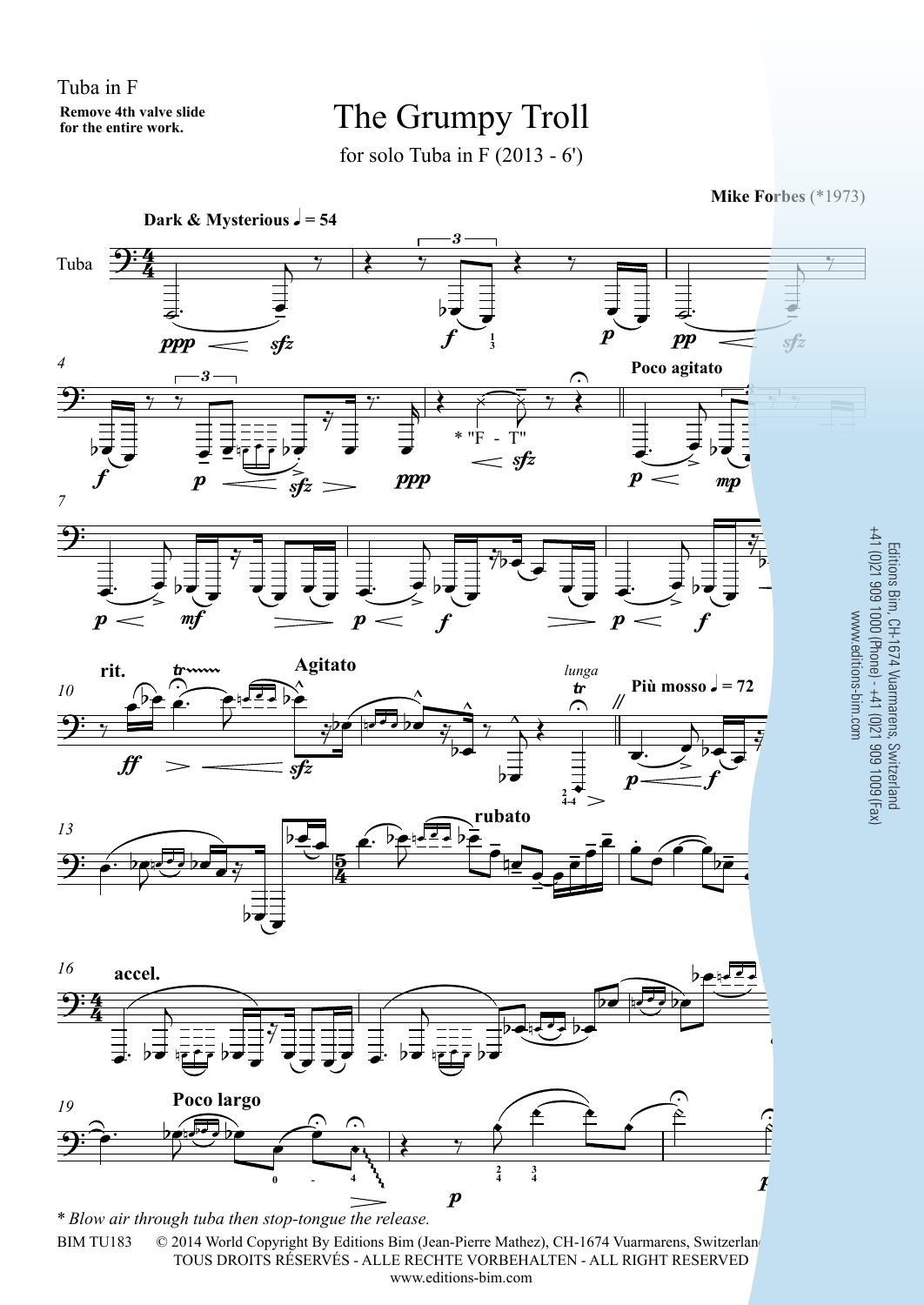















Editions Bim, CH-1674 Vuarmarens, Switzerland<br>+41 (0)21 909 1000 (Phone) - +41 (0)21 909 1009 (Fax) www.editions-bim.com

Unauthorized duplication is illegal - Les reproductions non-autorisées sont illicites - Unerlaubte Vervielfältigung ist rechtswidrig © World copyright 2014 by Editions Bim, CH-1674 Vuarmarens, Switzerland - M. Forbes, Grumpy Troll